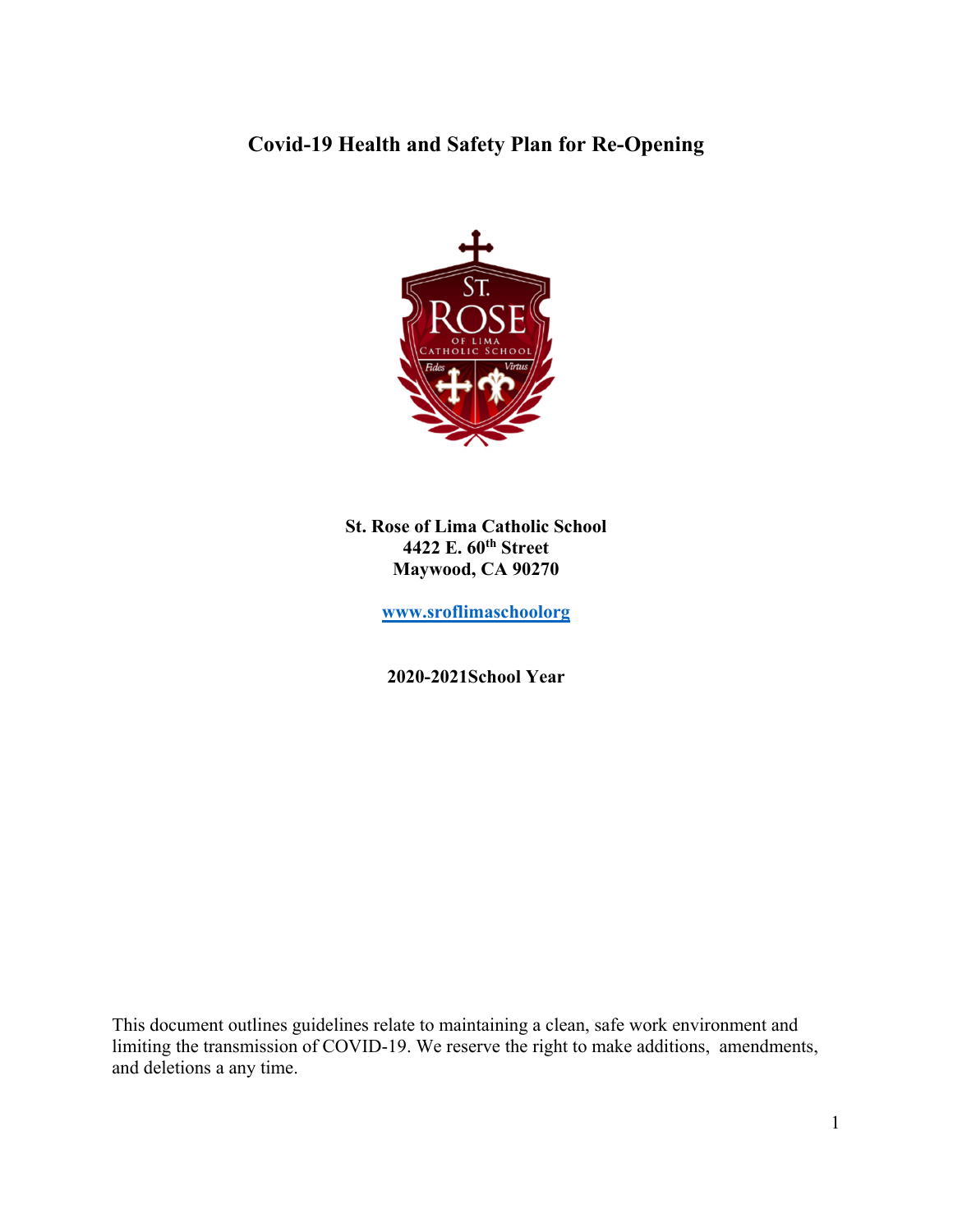### **Introduction**

The following outlines the school's updated policies and procedures for when we resume inperson instruction. In the following the guidelines from the Archdiocese of Los Angeles, California Department of Education, and public health officials, St. Rose of Lima School pursues to lower the contagion from COVID-19 while at the same time promoting the development of the whole child; academically, emotionally, socially, and spiritually.

The Department of Catholic Schools has issued guidelines outlining way to modify or school environment and procedures to meet the directives set forth by the state and local officials. We are currently working to make the necessary adjustments at our school by following the guidelines, so we are able to safely pursue on-campus instruction.

We understand the importance of having students in school, we believe that students learn best when they are in person and interacting with classmates. At the same time, we want to be respectful and mindful of the families who are having difficulty dealing with the pandemic. We believe that we can configurated a safer environment for our students, our staff , our faculty ,and of the families. On-campus instruction doe s not mean students MUST attend, he//she may continue working from home if parents do not feel safe to bringing in their child to school. Oncampus instruction does not mean student MUST attend, he/she can work form home if parent do not feel safe to bringing their child to school. We believe that we can form a safer environment for our students, our faculty, our staff, and for their families.

#### **The Two Instruction Choices are as follow:**

- **1. Hybrid In-Person and Distance Learning Instruction**
	- In-person instruction will be Monday-Thursday.
	- \*Note: grade 1 and 2 will alternate days  $(1<sup>st</sup> Mon.-Tues.$  and  $2<sup>nd</sup> Wed.-Thurs).$  The days that they are off ,they will log in from home.
	- We will have class from 7:50-2:00pm.
	- The time students are not doing in-person instruction, they will be working distance learning assignments will the help of an aide.
	- Friday will be a distance learning day for all students (Mass, P.E. an Art class). Student will be dismissed at 12:00pm.

#### **2. Distance Learning:**

• 100% at home distance learning will be offered to those families not comfortable with students returning to school at this time and/or have health issues that make this option a better choice for them. If you are high risk or live with high-risk family members, we encourage you not to send your child back to in-person classes until it is safe to do so.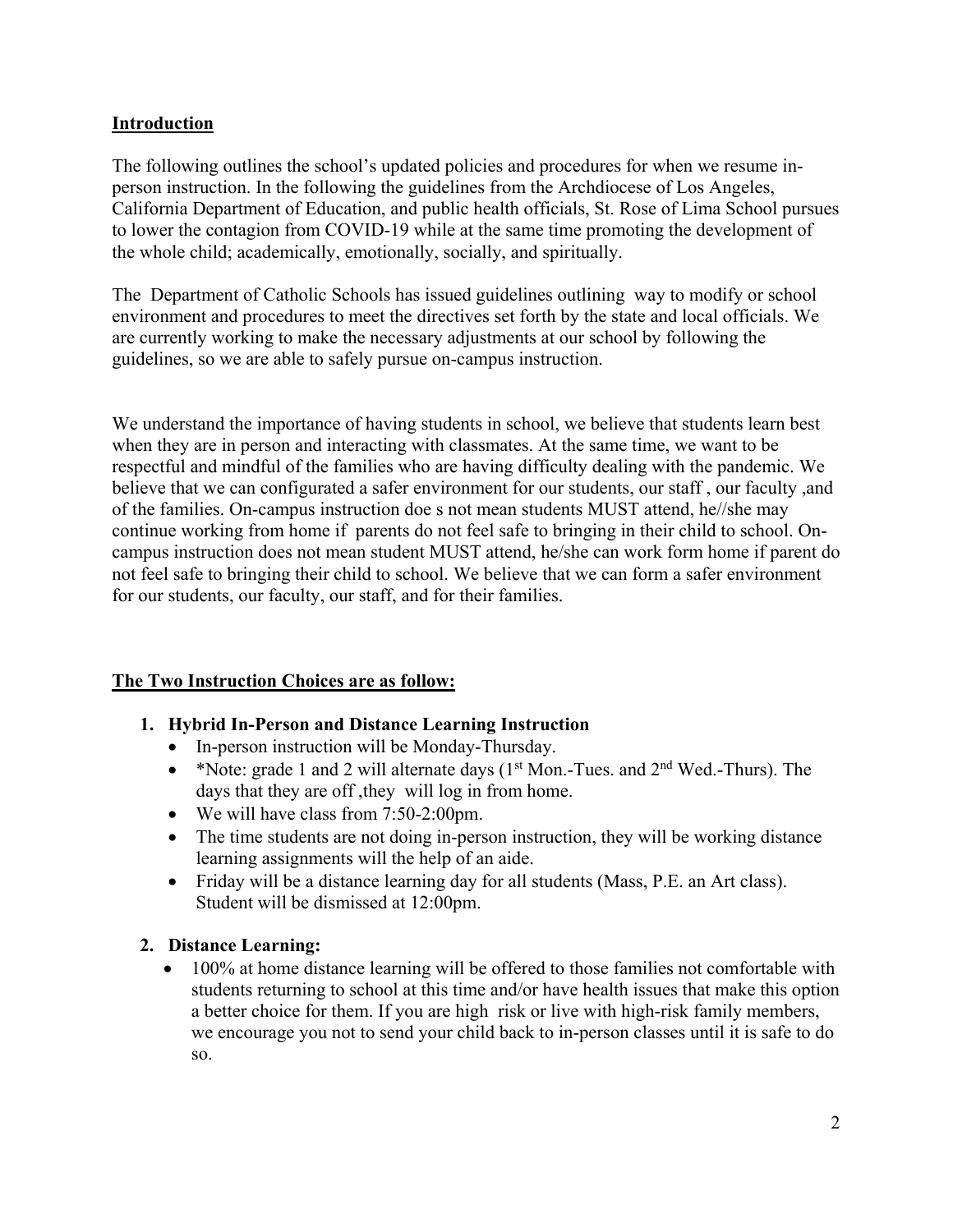## **Covid-19 Health and Safety Plan for Re-Opening**

### **Familial Adjustments:**

- Families are encouraging to practice social distance, mask-wearing, and all other appropriate ad recommended behaviors. Doing so enables our school to remain open, our students and their families to stay safe, and our growth to continue in a more optimal environment. Disregard of these expectations may jeopardize our community and require measures to be taken by the administration of the school and parish.
- We encourage our families to set a positive spiritual example for our students. If you have concerns, please bring them to our administrator. By working together in communion, we can ensure the best possible outcome for all.

### **Policies and Practices to Protect Faculty/Staff and Students:**

St. Rose of Lima 2020-2021 Reopening Plan is posted on the St. Rose of Lima website, www.sroflimaschoo.org, home page. The faculty and staff continue to be trained in the details of this reopening plan as we prepare for the school year and reopening for in-person instruction. As this plan is updated and modify, all members of the community are notified and trained accordingly. This document describes St. Rose of Lima comprehensive approach to preventing and containing the spread of COVID-19 on campus.

- The individual who acts as the COVID-19 Compliance Team to communicate directly with the County of Los Angeles Public Health with questions, concerns, etc. as well as enforce all safety protocols to ensure that staff receive education about COVIC-19 are the following
	- o Mrs. Laura Guzman, Principal -designated liaison to the LA County Department of Public Health (COLADPH)
	- o Mrs. Pat Jackson, Vice-Principal
	- o Mrs. Alicia Salgado, Office Administrator
	- o Mrs. Karla Garcia, Office Secretary

## **In the event of a positive COVID test or exposure:**

- The school had developed several strategies to prepare for when someone gets sick.
	- o Faulty/staff families must be aware of Sick Students of Home Isolation Criteria
		- Sick faculty/staff members or students should not return until they have met the CDC's criteria to discontinue home isolation.
	- o The school will Isolate Those Who are Sick
		- Students and faculty/staff should not come to school, and they should notify school officials if they (faculty/staff) or their child (families) become sick with COVID-19 symptoms, test for COVID-19, or have been exposed to someone with COVID-19 symptoms or a confirmed or suspected case.
		- The school will immediately separate faculty/staff and children with COVID-19 symptoms(such as fever, cough, or shortness of breath) at school. Individuals who are sick should go home or to healthcare facility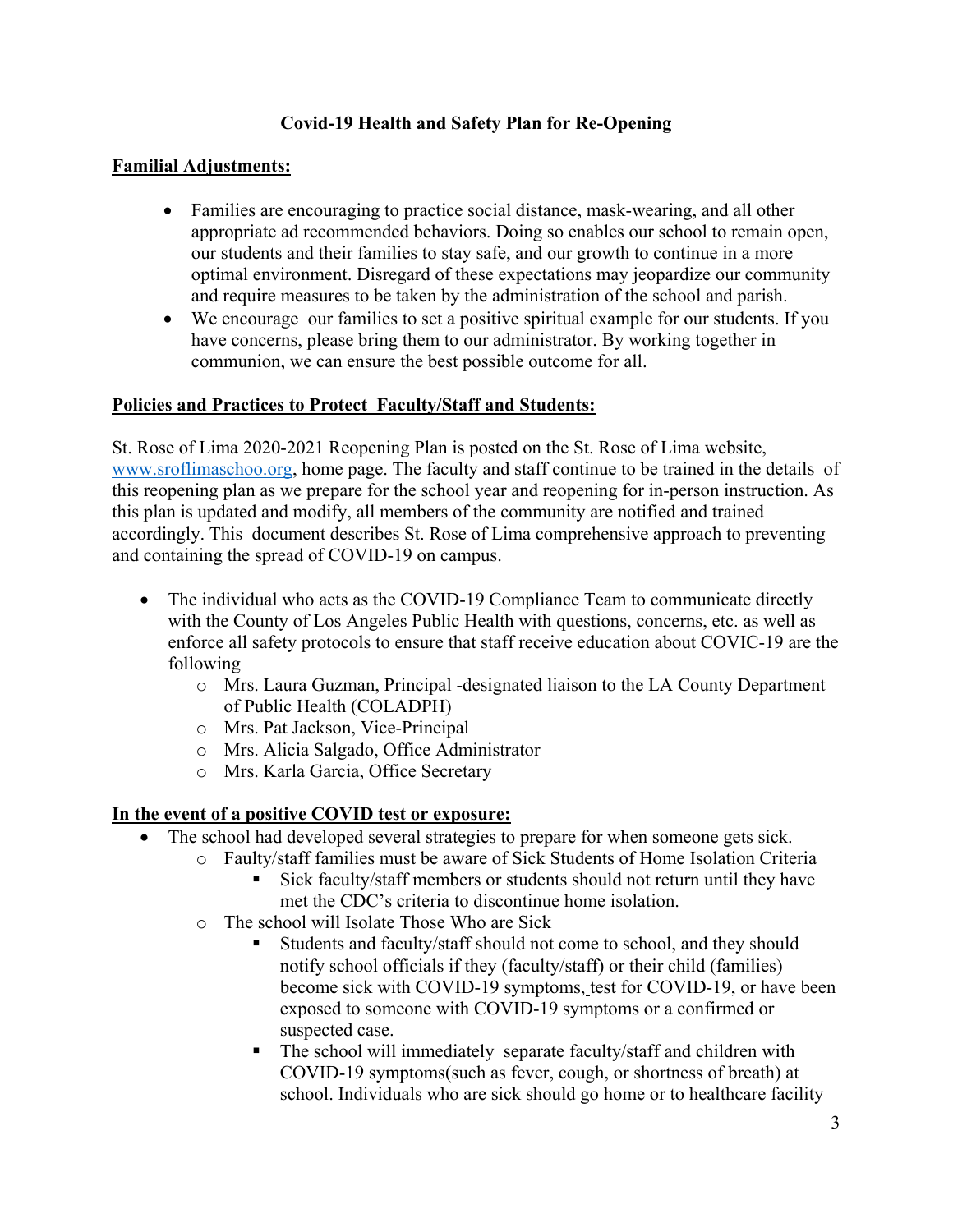depending on how severe their symptoms are, and follow CDC guidance for caring for oneself and other who are sick.

- The school will designate an isolation room or area (bungalow) to separate anyone who has COVID-19 symptoms or tests positive but does not have symptoms.
- Faculty/staff and/or student who is sick, will not be allowed back in the classroom/building. Parents of student must pick up their child as soon as possible, but no longer than 30 minutes after they have been notified.
- The following links to sites are given for information:
	- Exposure Fact-Sheet (LADPH)
	- What if I'm Sick Fact-Sheet ( LADPH)
	- Guidance for Care for Children with Symptoms of COVID-19 (LADPH)
- o If student and faculty/staff member has been exposed to someone outside of school who has tested positive for COVID-19, the students or faculty/staff member must quarantine at home for two weeks, shifting to diastase learning during that time.
	- It is expected that if a student or faculty/staff member has been exposed to someone who has tested positive for COVID-19, the administrator must be informed immediately.
	- In accordance with the state and local laws and regulations, school administrator will notify local health officials, faculty/staff and families immediately of any case of COVID 19 while maintaining confidentiality in accordance with the American with American with Disability Act (ADA).
	- The school will inform those who have had close contact with a person diagnosed with COVID-19 to stay home and self-monitor for symptoms, and follow CDC guidance if symptoms develop.
	- Student and/or faculty/staff who test positive for COVID-19 will not be able to return to school until they have met CDC criteria to discontinue home isolation, including at least 24 hours with no fever, symptoms have improved and at least 10 days since symptoms first appeared.
	- If a student not have a primary care doctor or there is difficulty accessing the testing, we will call the County of Los Angeles Public Health at (213) 240-8144
	- The school will implement the School Exposure Management Plan to isolate the case, identify persons exposed ad immediately quarantine exposed employees and/or students. Access to testing for all exposed individuals within the school is assured and all exposures at the school will be reported to the department of Public Health (LADPH.
	- The School Exposure Management Plan details procedures to immediately report a cluster of case (3 or more within 14 days) to the Department of Public Health (DPH). The DPH will work with the school to determine whether the cluster s an outbreak that will require a public health outbreak response.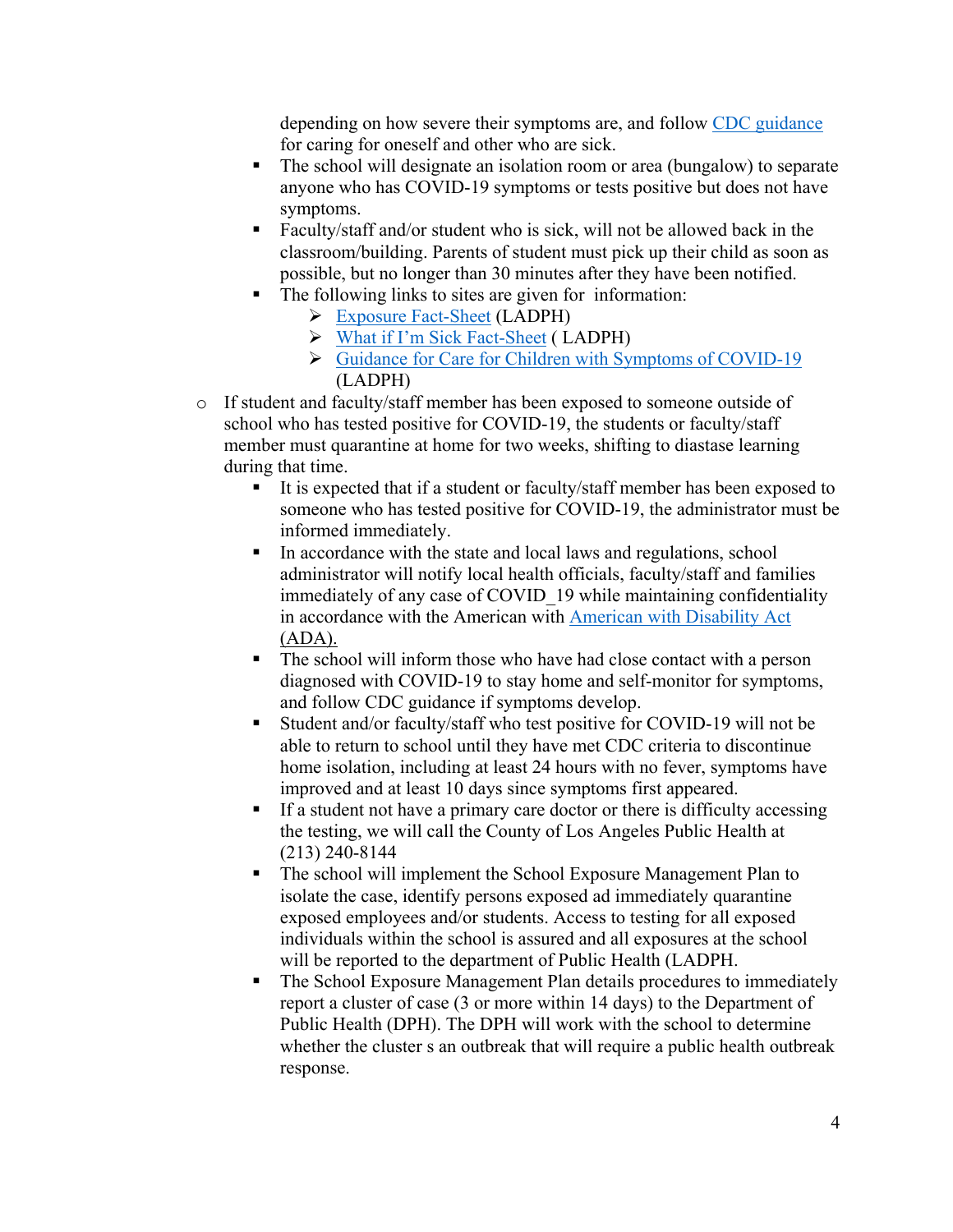In the instance that St. Rose of Lima experiences multiple positive cases in a 14-day period, we may need to, in consultation with the Archdiocese and local health officials, consider a partial of full school closure, returning to 100% distance learning.

## **Surveillance Testing:**

- To ensure the safety of students and staff, surveillance testing will be implemented. The school will facilitate staff testing periodically, as testing capacity permits and as practicable.
	- $\circ$  All faculty/staff will be tested within 7 days of the first day of school for inperson learning on campus.
	- o The staff will be given a list of local testing sites, however, are encouraged to be tested through their Primary Care doctor first. The administrator will follow up with staff to document testing information Covid Testing
	- o The teachers and staff will be tested every 2 months.
	- $\circ$  Testing for all personnel will be implemented when instructed when instructed by the LADPH based on local disease trends and/or after resolution of an outbreak at the school.
	- o All surveillance testing results will be reported to the Department of Public Health.

# **Campus Adjustment:**

- Vulnerable employees (those above 65, as and those with chronic health conditions that would place them at high risk if infected) are assigned work that can be done from home whenever possible. Employees should discuss any concern with their healthcare provider to make appropriate decisions on returning to the workplace.
- The closest testing site to the school is Maywood City Hall, in Maywood.
- The school can assist potentially-exposed individual with finding a testing location. Covid Testing
- If a teacher feels ill or exhibits symptoms throughout the day, he or she will go home immediately, and a member of the office staff will substitute. And if a member from the staff feel sick, he or she as well will go home immediately.
- As recommended by the CDC: the area that was visited by the ill person will be closed off. We will open windows and use ventilating fans to increase air circulation in the area. We will wait 24 hours or as long as practicable before beginning cleaning and disinfection.
- Teachers and staff have been told not to come to work if sick or if they have been exposed to a person who has COVID-19. Those who display potential symptoms of COVID-19 will be isolated and sent home (bungalow room).
	- o According to CDC, the key symptoms to look for are a temperature of 100.4 degrees of higher, sore throat, new uncontrolled coughing that causes difficulty breathing, diarrhea, vomiting, abdominal pain, or a new onset of severe headache, especially with a fever. School faculty/staff screening individuals who show any of these symptoms are recommended to get tested for COVID-19.
	- o Employees have the right to sick paid leave as guaranteed by the Families Fist Coronavirus Respond Act.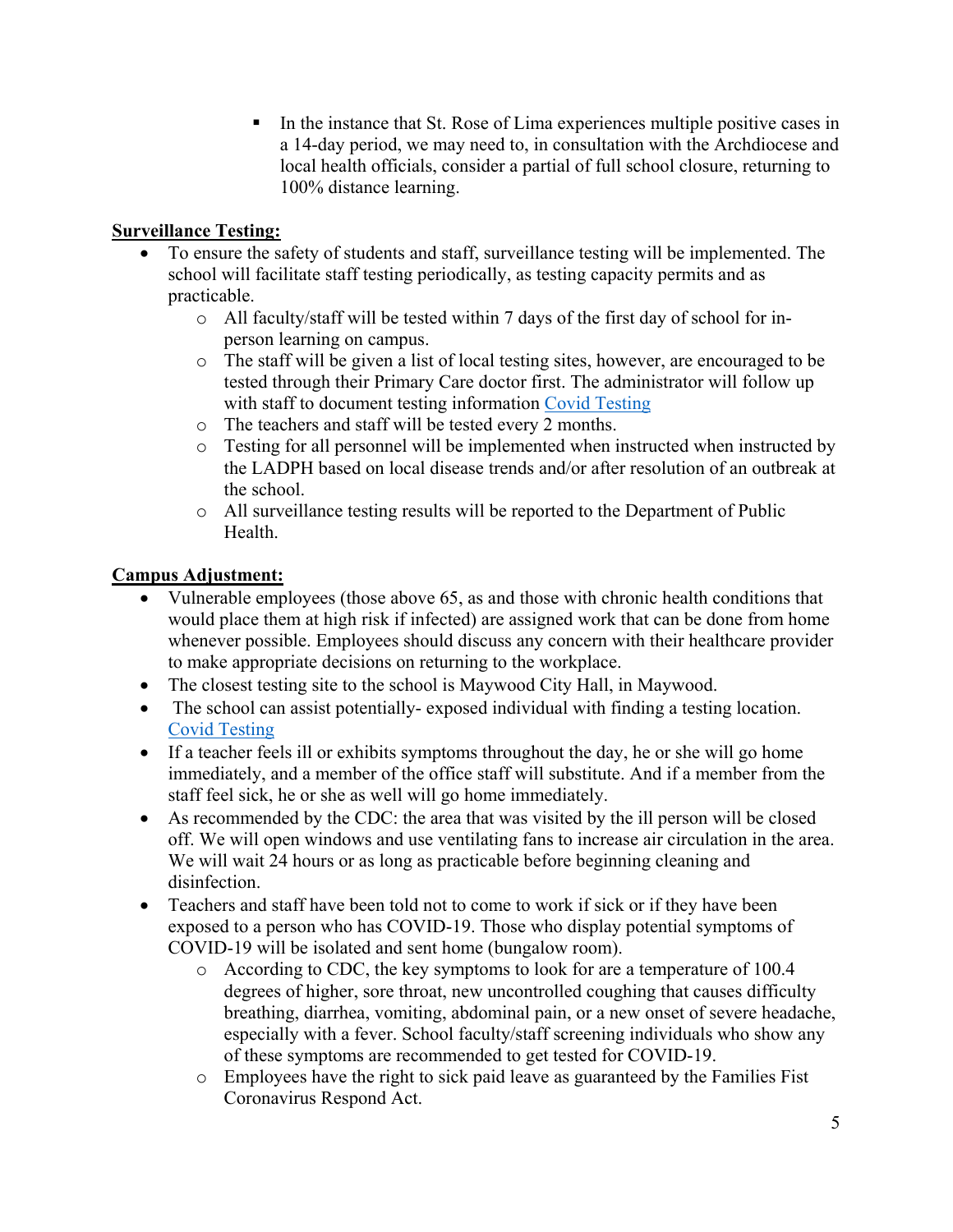- o Students, faculty/staff, and volunteers/visitors who test negative can return to school 3 days after symptoms resolve.
- Use of school facilities for non-school purposes is not permitted.
- Breaks are staggered to ensure that physical distance can be maintained in breakroom (only 3 people at a time in breakroom).
- Appropriate signage is displayed so that all employees as well as on-site visitors are provided with instruction regarding maintaining physical distancing and the required use of face coverings when around others.
- Touchless hand sanitizers are available around the school.
- The classroom is are equip with hand sanitizers, gloves, disposable mask, and face shields.
- The school has received donations from the Archdiocese, the Ahmanson Foundation and local vendors of masks, gloves, as well as purchased PPE material such as touchless hand sanitizer, face shields for faculty/staff, classroom desk barriers (student's and teacher's desk), office plexin glass, clearing supplies and disinfecting. Classroom and building signs for symptoms, floor signs and restroom signs.

### **Screening:**

- Faculty and staff will be required to go through a brief health screening and temperature check upon their arrival to campus and will need record in binder.
- Parents will be expected to regularly check their child's health and must conduct a brief health screening prior to coming to campus. Parents will complete and submit a health screening using the QR code (created by the school) for each student prior to arriving to on campus and upon student drop off. Temperature will be taking before entering classroom by administrator and/or staff.
- Parent will be encourage not to enter school building, if by any reason they need to, they will need to enter through from office, and they MUST fill out a health screening and temperature check.

#### o **Face Covering:**

- Face coverings are not a replacement for physical distancing, but they should be used to mitigate virus spread when physical distancing is not feasible.
- Faculty/staff are to wear face covering, offered at no cost, that over the nose and mouth. It is to be worn at all time during the workday when in contact or likely to come into contact with others. If an employee has been instructed by their medical provider that they should not wear a face covering, a face shield with a drape on the bottom edge, in compliance with State directives, is acceptable. Masks with one-way valves should not be used.
- Students in grades TK through 8 are required to wear a mask while on campus.
- Staff and students are instructed to wash or replace their face covering daily.
- Students should have extra face masks in lunch pail/school supplies in case one gets soiled during the day or one will be provided (disposable).
- For students in Grades  $Tk-2<sup>nd</sup>$  grade- a face shield may be an acceptable alternative to a face mask for children in this cohort who cannot wear a mask properly and can submit a medical/doctors note.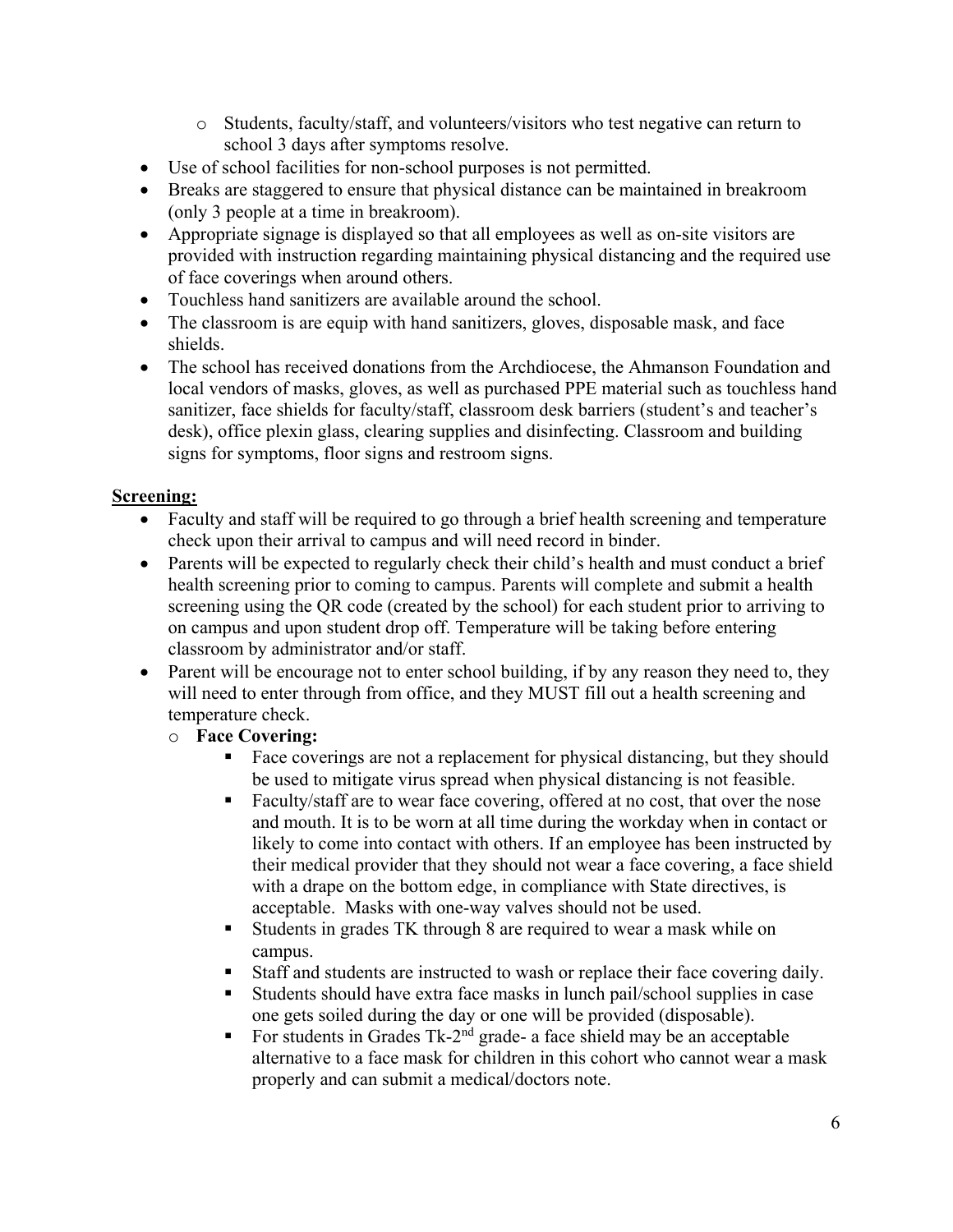Extra face masks are available in the office and classroom if student forgets their mask.

### **Adjustment Within the Classroom:**

- Teacher's desk is positioned at least 6 feet from the closets students desks.
	- o Modified physical distancing between student desk in grid style format. Individual desk will face the front of the classroom and will be 3 feet apart. In addition, desks will have three-sided shield to keep students safe with their individual learning area.
	- o Common areas used are disinfected frequently, on the following schedule:

| Common Areas: (i.e. classroom, front office,       | At the end of each use and day            |
|----------------------------------------------------|-------------------------------------------|
| hall, breakroom and additional rooms)              |                                           |
| <b>Student and Teacher Restroom and Faucets</b>    | Twice a day and at the end of the day     |
| Workplace ( <i>i.e.</i> desks, chairs, classrooms, | At the end of each use and day            |
| office)                                            |                                           |
| Electronic Equipment (i.e., copy machine,          | At the end of each use and day            |
| shared computer devices, telephone, two-way        |                                           |
| radio)                                             |                                           |
| Kitchen Appliances (i.e. microwave,                | At the end of each use and day            |
| refrigerator, water dispenser)                     |                                           |
| General Use Objects (i.e. door handles,            | At least 3 times a day and end of the day |
| knobs, light switches)                             |                                           |
| Playground Equipment and other supplies            | At the end of each use and day            |

#### **Sanitation:**

- o High touch areas in faculty break room are frequently disinfected, and commonly shared items, such as coffee pot, refrigerator, microwave, and copy machine re thoroughly cleaned after each used.
- o Disinfectant and related supplies are available to employees in their classroom and in the maintenance room.
- o Students must wear their face coverings coming to and from the school, moving to areas of the campus such as handwashing or using the restroom, and movement throughout their classroom and during play outside.
- o Students may remove their face covering when eating.
- o Students will use touchless hand sanitizer that are available around the school/hall when they arrive to classroom. Additional time will be scheduled into the day for routine handwashing.
- o Drinking Fountains- NO drinking fountains will be open and available for use. Students are encouraged to bring a reusable water bottle and/or water bottle.
- o Soap, water and hand sanitizer are available to all student in the restroom and employees in the restroom and breakroom.
- o Faculty/staff and students are assigned their own tools and work supplies. Sharing of workplace and held items is to be minimize or eliminated.

#### **Esurance of Physical Distancing by Faculty/Staff, Students and Visitors:**

Utilize outdoor areas as frequently as posible.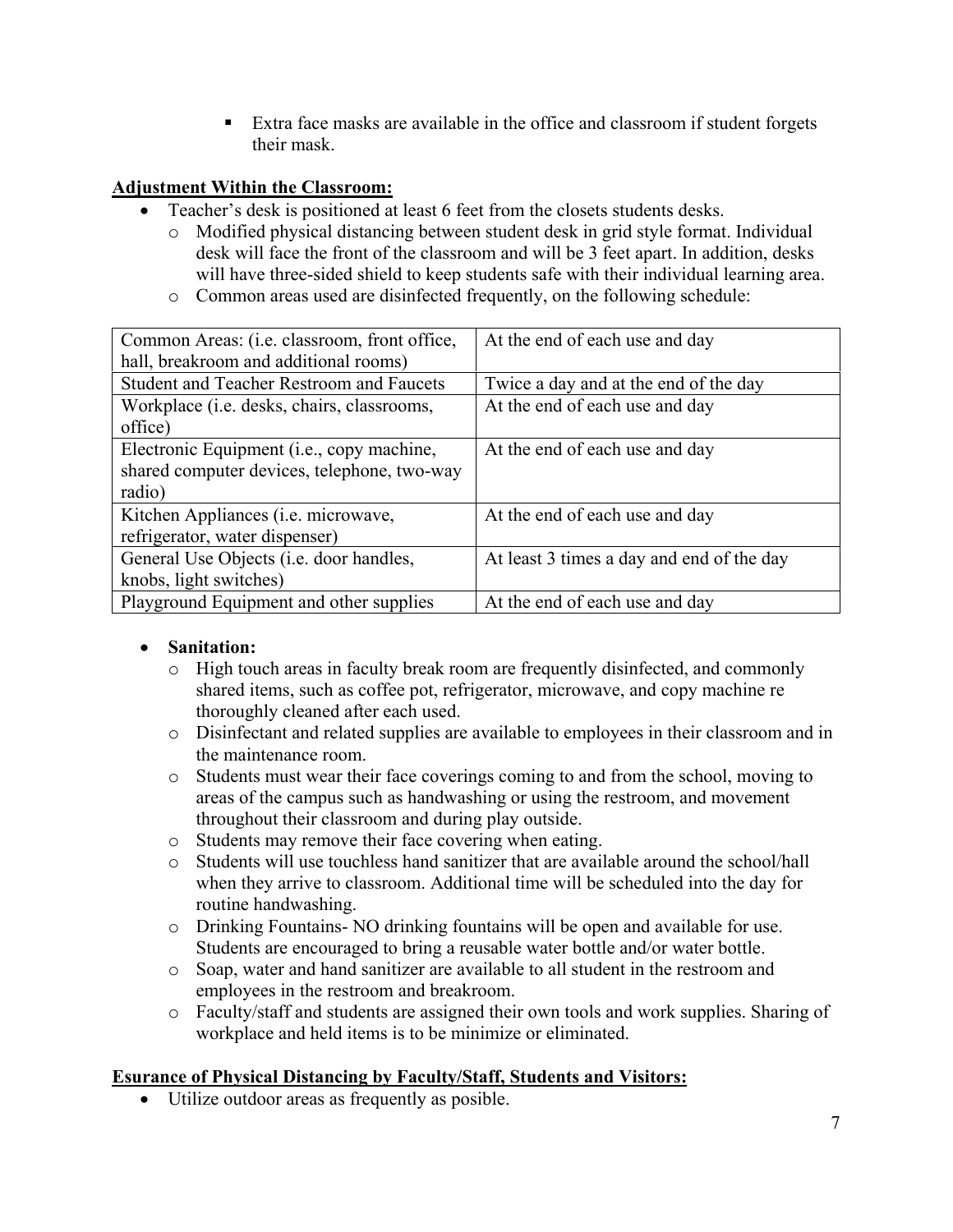- Only one person waiting in the office at a time
	- o Wait outside front door or if inside the building stand inside marked square (6 feet apart). Faculty/Staff and visitor may not enter main office, they must all stay behind plexiglass.
	- o Families are encouraged to take advantage of virtual administrative offering to keep office visits at a minimum (Zoom meeting, email, phone call and Venmo to make payments)
	- o All visitors to the office must sanitize hands, fill out screening and temperature check before entering.
- Breakroom capacity is limited to 3 people at a time (faculty and staff).
- Maximum number of students permitted on campus for in-person instruction learning is 12 to 18 student per classroom (depending on grade level) to maximize physical distancing with appropriate physical barrier/shields in place.
- Each student should limit in class walking own supplies at or near desk.
- Physical Education will be taught outdoors. NO contact sport is permitted. Equipment can be used ONLY if they are in the same cohort. Mask is required while playing.
- Whole-school assemblies and field trips will not occur until further notice.
- **Additional measures in use to ensure physical distancing** 
	- o **Drop off/pick up** 
		- *Drop-off: Parents must wait for their child to get their temperature take before leaving the student.* This assures no students are on campus with a temperature.
		- All parents will drive in through Clarkson Street and exit on Pine Street. *Students exit cars on the passenger side ONLY.*
		- Walking parents/students will wait by fence standing 6 feet apart on Pine Street and wait for student's temperature to be taken. *ONLY child will step inside gate.*
		- **Temperature checks will begin at 7:30am.**
		- **ADULTS WILL REMAIN IN VEHICLES AT ALL TIMES.**
		- Tardies-once gates are locked at 7:50am, students must be buzzed in through the front school office and will be marked late.
		- **Pick-up:** Clarkson Gate will open at 2:00pm and vehicles will drive in (NO Parking) students will be lined -up (6feet apart) as car drives in student will be helped to get into the car (passage side) and exit Pine street.
		- **ADULTS WILL REMAIN IN VEHICLE AT ALL TIMES.**
		- All walk-ins will be dismissed from Pine Street gate, once parent is present student will be walked to gate. **NO PARENTS WILL BE ALLOWED IN THE CAMPUS.**
	- o Faculty are stationed in hallway to assure physical distancing as students enter, sanitize hands and proceed to classrooms.
	- o Hallways will be marked with floor signs to support physical distancing and encourage "lanes" for students to walk in each direction. As well the stairs will be marked with signs "going up" and "going down." Students will line up six feet apart from each other, and where appropriated floor signs will be place in the classroom floor to guide them, and as well entrance and exit door.
- **In the classroom:**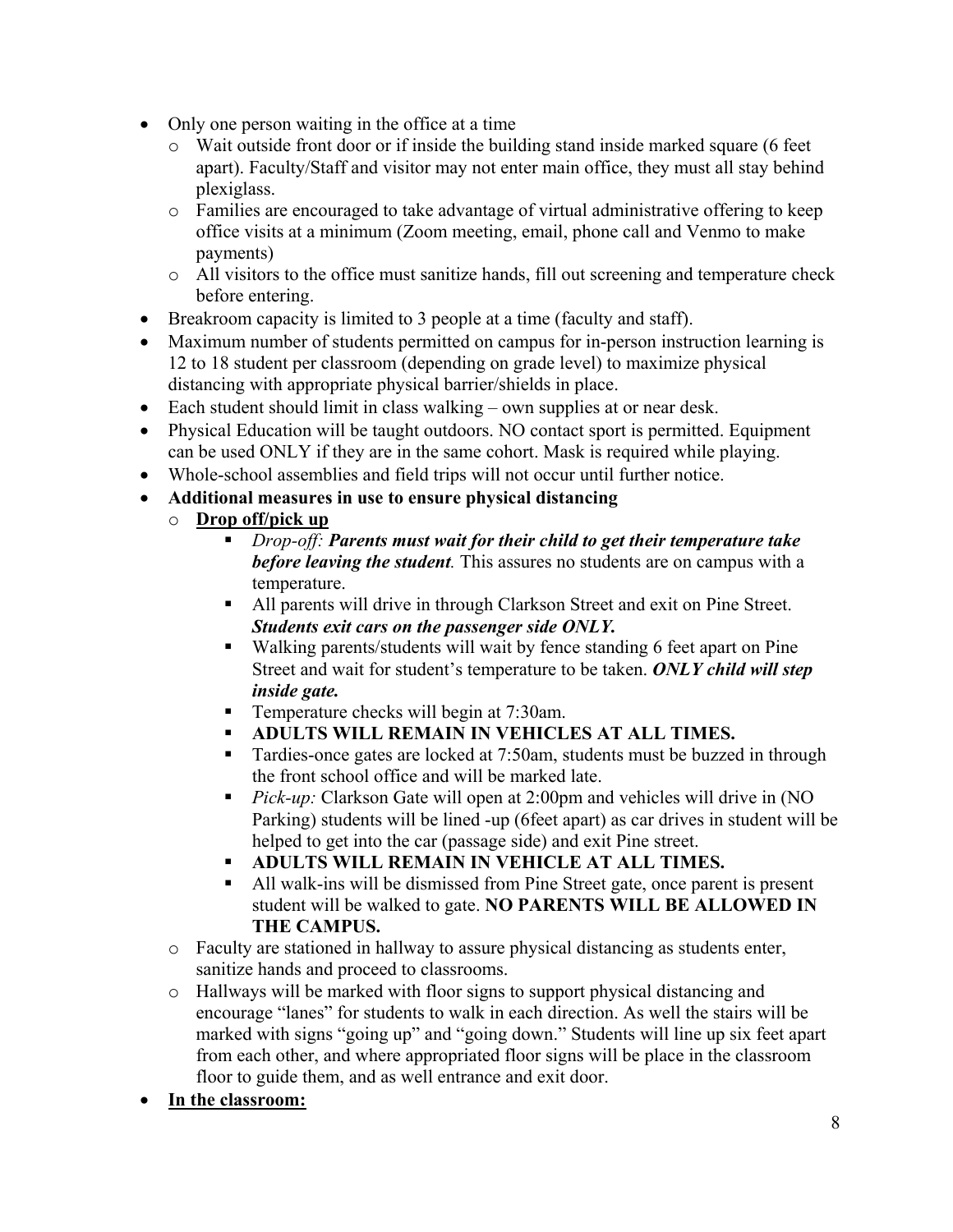- $\circ$  In-person class will be between 12-18 in grades Tk-8<sup>th</sup> grade.
- o The school day will consist of Monday-Thursday from 7:50am-2:00pm and Fridays all students will be on-line. If there is not enough space to fit all students, we will divide the class (student will come twice a week and the other two days on-line).
- o Remote Distance Learning- for students who will not be returning for in-person instruction.
- o In the primary grade aides will be supporting the teacher during specific times in the day.
- o Students desk will be 3feet apart each other with shield and 6 feet apart from teacher. ALL extra furniture has been removed form classroom.
- o Teaching methods have been modified to avoid close contact between students for any classes that may involve group activities.
- o Contact sports are not permitted, and physical education class activities are offered outdoors and are selected to permit physical distancing.

# **School Meals:**

- Snack will be eaten during recess time without any mingling of cohorts from different classrooms. NO Play time during recess.
- During lunch student will be allowed to play after they have eaten their food.
- Each cohort will have a assigned play area as well assigned lunch area.
- Mask can be remove while eating but MUST be put back as soon as they are done eating.
- Each cohort will have its own equipment and MUST not be shared.
- Administrator and aides will help with yard duty for recess and lunch.
- Two hand washing portals will be available for student, two carts with PPE supplies (mask, hand sanitizer, tissue, band-aides, gloves, disinfecting and thermometer).

# **Administrator Area (Offices)**

- Signage is visible to all to alert everyone to the need to maintain a 6-feet distance while waiting for school office personnel.
- Only 1 person is allowed at a time inside the office.
- Both front and back offices windows have plexiglass barriers.
- If parent/visitor need to enter building they screen and temperature will be taken, and the must sanitize hands and wear a mask.

# **Esurance of infection Control**

- Important: Do not bring children to campus if they are exhibiting any signs of illness.
- Parents are required to monitor their children closely and not bring them to school if the answer to any of the questions is yes:
	- o Do you or anyone in your household have fever, vomiting, body aches, cough, headache, los to taste or smell, and or diarrhea?
	- o Do you or your child have any other signs such as a cold or flu?
	- o Have you, your child or anyone in your household traveled?
	- o Have you, your child or anyone in your household attended a large gathering/event?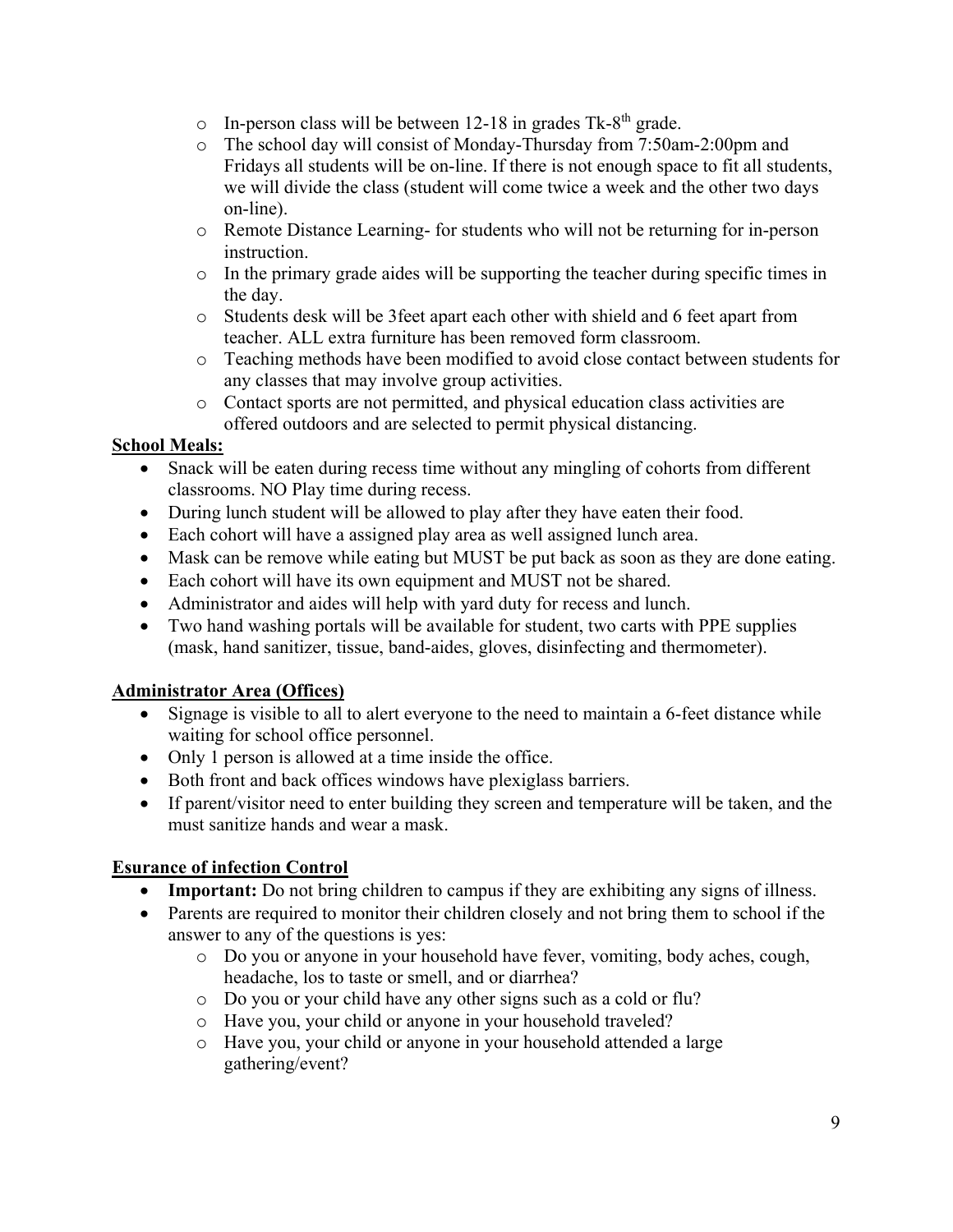- o Have you, your child or anyone in your household has any contact with anyone who tested positive for COVID-19 within the past 14 days?
- o Has your child received any fever reducing medication in the last 12 hours?
- **Parents must wait for their child to get their temperature taken using a non-touch thermometer before leaving the students.** This assures no students are on campus with a temperature.
- Adult visitors and staff who screen positive at entry or who report symptoms at any point during the school day are instructed to return home an self-isolate as required by Health Department office Order of July 1, 2020
	- o Any adult who is screened for exposure and report close contact with an infected person is instructed to leave the school, return home to initiate self-quarantine, and get testing for COVID-19.
	- o Any student who is screened for exposure and reports close contact with an infected person is provided with a surgical mask and accompanied to a predetermined space in the school (bungalow) while arrangement is made for them to be picked up by parents in order to initiate quarantine at home. Pares are advised to seek testing for their child.
- Students exhibiting COVID-19 symptoms while at school will be sequestered in the bungalow. Their families will be called for immediate pick-up
	- o Public Testing guidelines and information will be provided based on residential area.
- The COVID-19 Compliance Team is informed of any positive screening result in the school and initiate the School Exposure Management Plan consistent with DPH directives.
- Adult visitors and staff who have had close contact with an individual who has screened positive for COVID-19 symptoms are instructed to returned home to self-quarantine as required until such time as it has been determined that the individual screening positive has received a negative screening result.
- Students who have had close contact with an individual who has screened positive for COVID-19 are accompanied to a preselected quarantine space where they can wait until arrangements are made to return home. The student(s) will then self-quarantine as requires until negative results are provided.
- **Limiting the risk of infection due to visits by outside individuals**
	- o Parents may come to the office to take care of business (tuition and/or paperwork), but parents will not be allowed to enter the classroom/campus.
	- o Visitors other than parents are limited to those who are essential for the school's operation. Visitors are by appointment only. They visitor will need to fill out a Check-in Form (questionnaire) and have their temperature taken before walking in.
	- o Only one visitor will be allowed to enter at a time, if the adult has a child(ren) they will be asked to ensure that they child(ren) stay next to adult , avoid touching any other person or item that does not belong to them and are masked if 2 or older.
	- o Visitors are limited to their movement only designated areas (such as front office, waiting/meeting area and side office window) and are not permitted to interact with any cohort.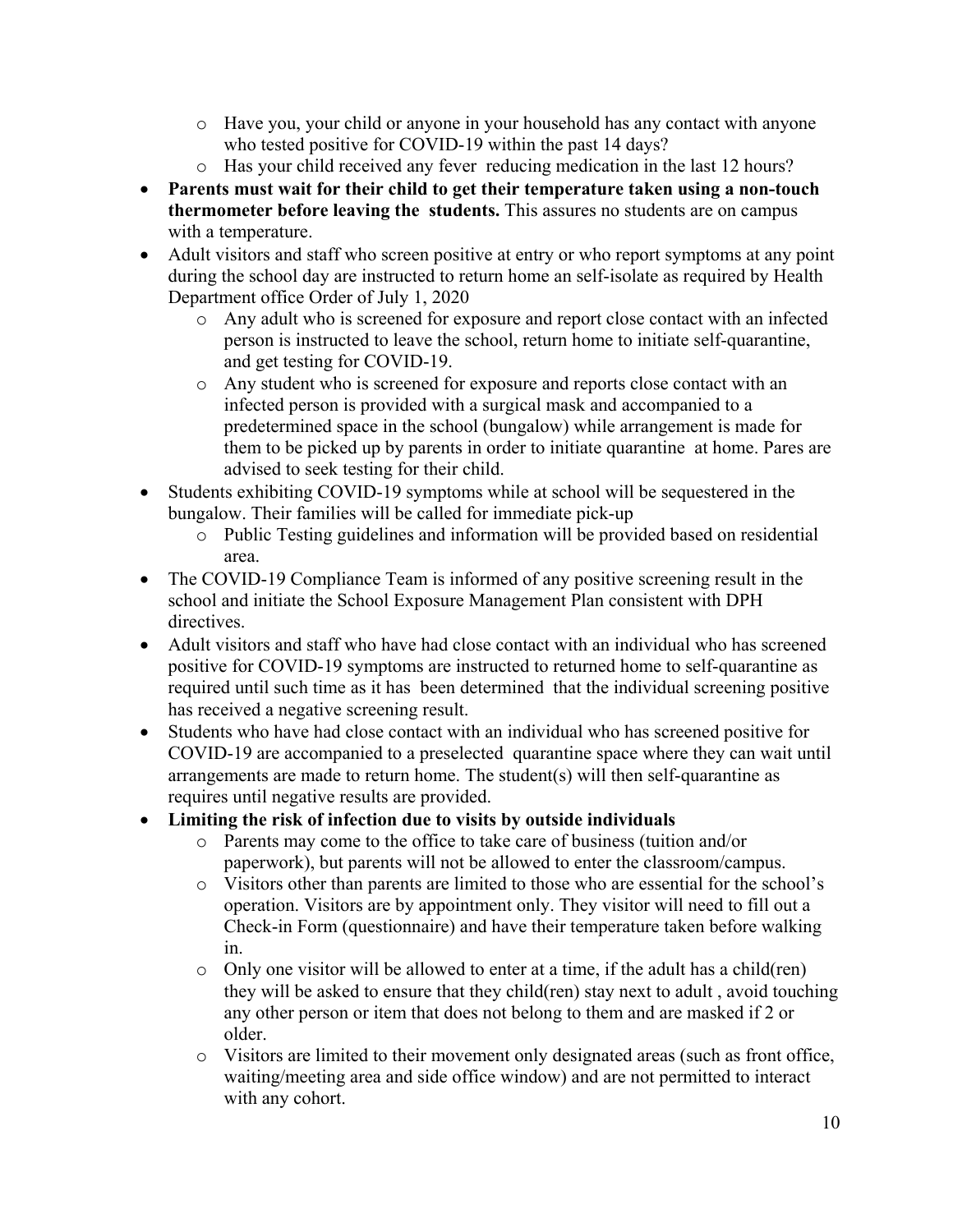o Visitors are reminded to wear a face covering at all times while in the school. To support the safety of everyone, a face covering will be provided to visitors who arrive without them.

| Age                             | <b>Facial Covering Requirement</b>            |
|---------------------------------|-----------------------------------------------|
| Under 2 years old               | N <sub>o</sub>                                |
| 2 years old through $2nd$ grade | <b>Strongly Encourage</b>                     |
|                                 | Face covering are strongly encouraged if they |
|                                 | can be worn properly. A face shield is an     |
|                                 | acceptable alternative for children in this   |
|                                 | cohort who cannot wear them.                  |
| $3rd$ grade through High School | Yes, unless exempted by their medical         |
|                                 | provider                                      |
| All adults and visitors         | Face covering are required at all times       |

## **Optimal ventilation**

- o Meals and activities have been moved to outdoor space whenever feasible and weather permitting.
- o Doors and windows are kept open during the school day if feasible and its outdoor condition makes this appropriate.
- o All classroom is equipped with ceiling fans and floor fans.

# **Esurance of appropriate cleaning and disinfection throughout the school**

- o Cleaning an disinfecting schedule is established
- o Cleaning products that are effective against COVID-19 (these are listed on the Environmental Protection Agency (EPA)-approved list "N") are used in according to product instruction.
- o Custodian staff and others responsible for cleaning and disinfecting surfaces and objectives are trained on manufacturer's directions and Cal OSHA requirements for safe use as required by the Health School Act.
- o Custodial and other staff responsible for cleaning and disinfecting are equipped with appropriate PPE as required by the product.
- o All cleaning products are kept out of children's reach and stored in a space with restricted access.
- o Ventilation in maximized during cleaning and disinfecting to the extent feasible.
- o Cleaning of restroom is done 2 to 3 times a day.

## **Esurance of appropriate face covering by all staff, students and visitors**

- o All faculty, staff and students are given frequent opportunities to wash their hands for 20 seconds with soup, rubbing thoroughly after application and use paper towel to dry hands thoroughly. All restrooms contain a non-touch hand sanitizer and everyone is encouraging to sanitize hands before leaving restroom area.
- o Restrooms: Only 3 students in restroom at any given time (only with same cohort).
- o All students are scheduled for bathroom/hand washing breaks before and after eating, after toileting, after outdoor play, and before and after any group activity. Faculty are instructed to model frequent, through hand washing.
- o When a child wants to use the restroom, the teacher will communicate using a two-way radio, to avoid more the 3 students in restroom and different cohorts.